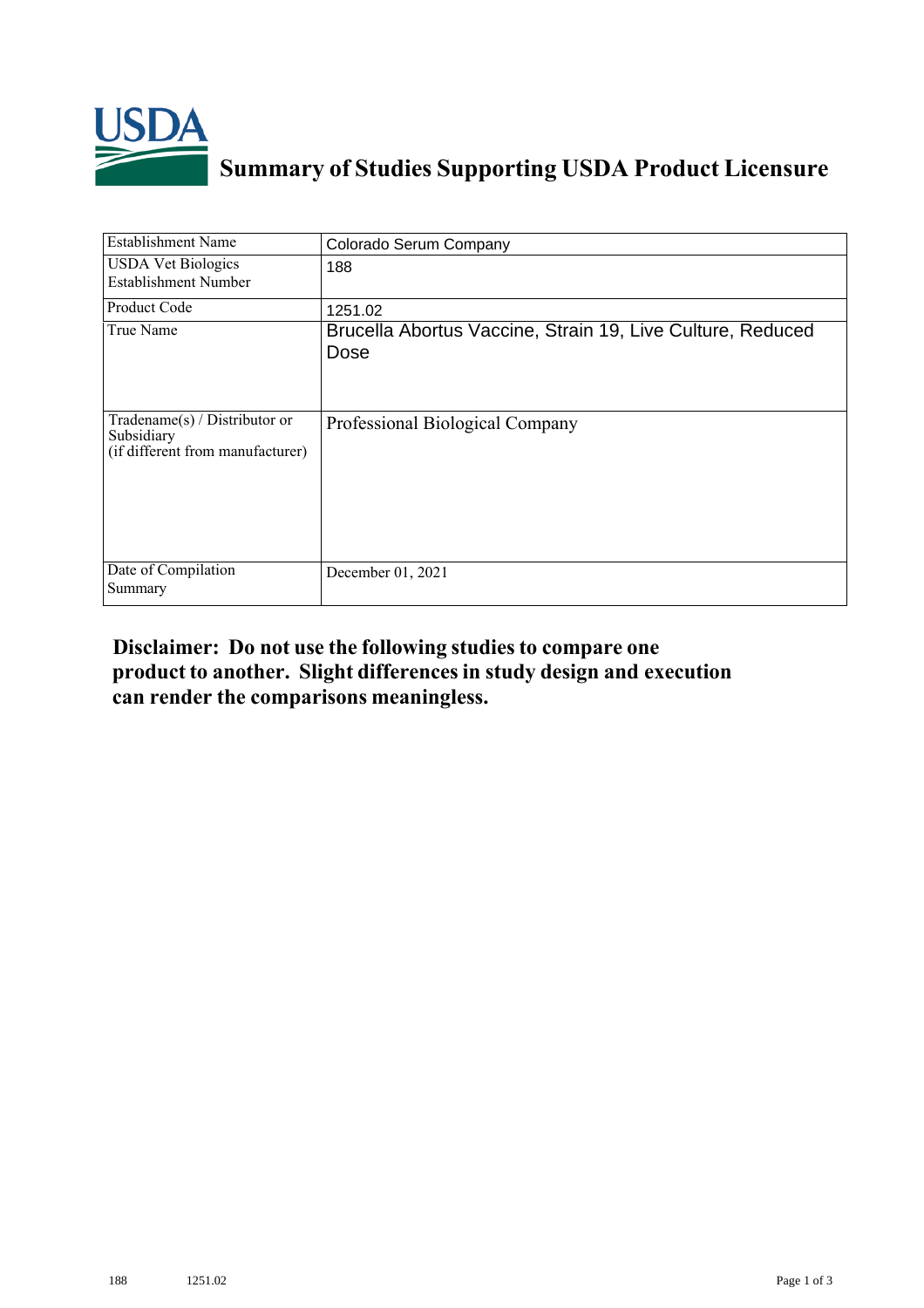| <b>Study Type</b>              | Efficacy                                                                                                                                                                                                                                                                                                                    |
|--------------------------------|-----------------------------------------------------------------------------------------------------------------------------------------------------------------------------------------------------------------------------------------------------------------------------------------------------------------------------|
| <b>Pertaining to</b>           | Brucella Abortus Vaccine, Strain 19, Live culture, Reduced Dose                                                                                                                                                                                                                                                             |
| <b>Study Purpose</b>           | Efficacy against Brucellosis disease                                                                                                                                                                                                                                                                                        |
| <b>Product Administration</b>  |                                                                                                                                                                                                                                                                                                                             |
| <b>Study Animals</b>           |                                                                                                                                                                                                                                                                                                                             |
| <b>Challenge Description</b>   |                                                                                                                                                                                                                                                                                                                             |
| <b>Interval observed after</b> |                                                                                                                                                                                                                                                                                                                             |
| challenge                      |                                                                                                                                                                                                                                                                                                                             |
| <b>Results</b>                 | Study data were evaluated by USDA-APHIS prior to product<br>licensure and met regulatory standards for acceptance at the time<br>of submission. No data are published because this study was<br>submitted to USDA-APHIS prior to January 1, 2007, and APHIS<br>only requires publication of data submitted after that date. |
| <b>USDA Approval Date</b>      | May 3, 1983                                                                                                                                                                                                                                                                                                                 |